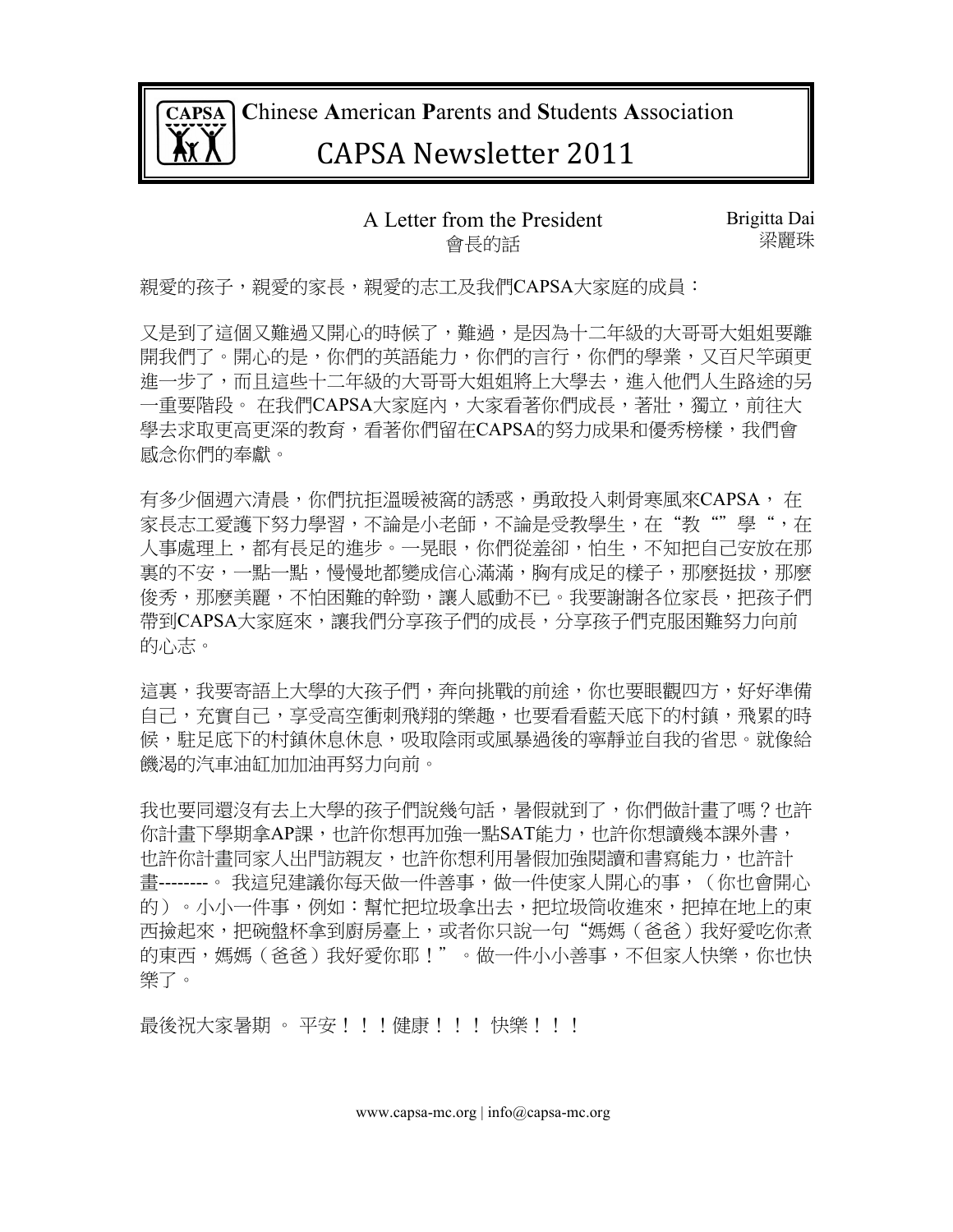#### **2011 Carol Chen Memorial Essay Award for Community Service**

Mrs. Carol Chen (1938-2009) was one of the founders of CAPSA in 1988 and was an active and influential member of the CAPSA Advisory Board. She had an amazing career in the Montgomery County Public Schools (MCPS) since 1977, serving in many positions and ultimately as a parent community coordinator/specialist focusing on ESOL students and their families. Her legacy will endure in the hearts of all who had the privilege of knowing her. The Memorial Essay Award was created to honor her extraordinary contributions to the community and to celebrate her love for writing.

CAPSA would also like to express its gratitude to the Award Selection Committee members: John Li, Tina Li, and Karen Shih.

### **First Place Winner Best Buddies**

#### **By Kaiwei Hsu**

When I first joined the Best Buddies Club, I was honestly just looking for an extracurricular to add to my resume. However, as I delved into the true purpose of the organization, I discovered a whole community that had gone unnoticed. Whitman's Best Buddies Club is part of an international organization founded to provide a better high school experience for students who have mental disabilities. Under this mission, these students are paired with regular education students to create true connections.

Flashback to sixth grade gym class: two friends and I had formed a badminton team for an upcoming tournament. We were dismayed when our teacher split us up and paired me with Anna (name has been changed), an awkward-looking girl standing by herself. My friends threw me glances of pity, grateful that they were spared the "burden" of being with this girl. Anna looked completely out of place, with wild, frizzy brown hair and an ill-fitting T-shirt. She also had autism. I was annoyed that, solely by association, my friends had no interest in practicing with me; but the real irritation stemmed from being partnered with a girl who couldn't look me in the eye, much less serve.

Three years later as I walked into my first Best Buddies meeting, I saw the same girl with the wild, frizzy brown hair, still looking out of place. I was relieved that Anna didn't remember me from gym class because I wasn't proud of how I had judged her. I was being given a second chance to get to know her and, by the end of the meeting, I requested to be partnered with her. Anna became my "buddy" and we have been good friends ever since.

In these two years, Anna has taught me the true meaning of friendship. We have watched movies together, celebrated Halloween at the pumpkin patch, and dressed up for school dances. Through Best Buddies, I have seen a glimpse of high school from a different perspective.While other students are complaining about the food in the cafeteria, Anna is worrying about who to eat lunch with. While my friends are gossiping, Anna is wondering if anyone will talk to her in class. High school can be a lonely place when you don't have friends. So as I sit with her, comparing the items that are in our bag lunches, I am aware that my friendship is special to Anna, that I have made high school a little less intimidating for her. What she will never understand is that her friendship has made *me* a better person. Maybe I have not benefitted the entire community, but I know I have made a difference in Anna's life – and to me, that's a start.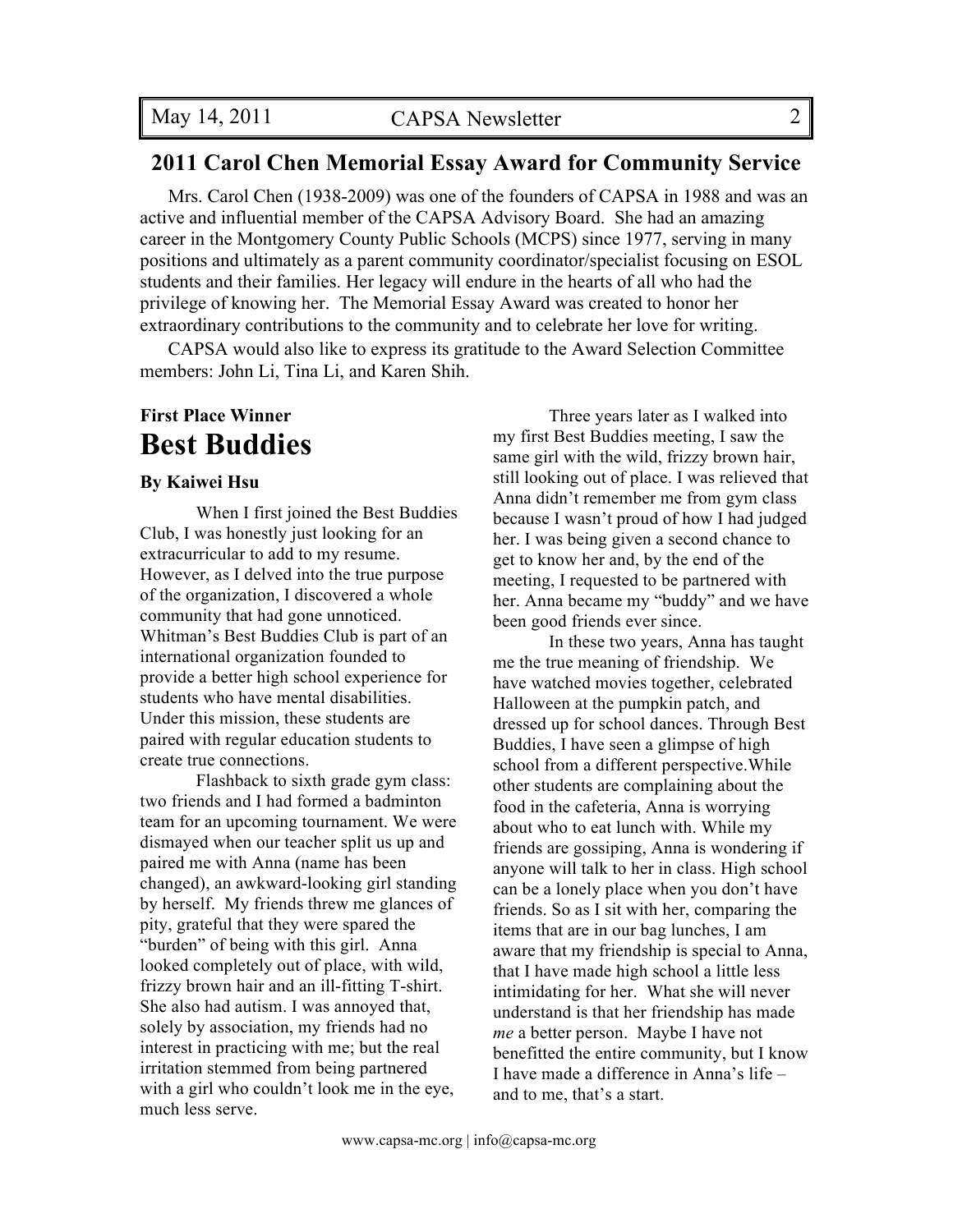## **Second Place Winner Food for Thought**

#### **By Tiffany Keung**

After endless hours, I emerged from the kitchen covered in flour with streaks of butter highlighting my hair. I had fought the good fight and managed to cook forty servings of mashed potatoes, lasagna, and biscuits – all of which were neatly packed away into large aluminum pans and stored in the car trunk for transportation.

Let me explain: as a sophomore I founded a cooking club at my school; to date we have almost seventy members and we have cooked and donated approximately 2,700 meals for homeless people all over the county.

On the eve of my first trip to the homeless shelter, I ran around the house frantically trying to prepare: finalizing the pan count, calling club members to make sure they were coming, and producing as much food as my kitchen could handle.

My father and I arrived at the shelter early to set up and begin heating dinner – in a kitchen no larger than eight square feet, we had to reheat twenty-five large pans of food in four tiny microwaves. The problem was that the shelter could not afford an oven, and our pans were far too large to fit in any microwave. Still, we scrambled around the kitchen for a couple of hours, burning ourselves on melted plastic plates and scorching hot pasta sauce until the 200 homeless men at the shelter finally began lining up.

By then all the club members had arrived and they stood by the feast we had created, smiling with ladles in hand. All of my anxiety disappeared as I handed a Styrofoam plate to the first man in line –

elderly and confined to a wheel chair, he nevertheless greeted me with a smile. For the next hour, face after thankful face passed by and filled their plates sky high.

My father recognized one man in particular who had once been a mighty Hercules – he used to work for a moving company where he could do the work of four men. But one would have never guessed that looking at him now, his body frail and ravaged by terminal illness.

All of these men, I realized, were going through particularly hard times: some were desperately trying to find employment to no avail, some had been put on the streets by the sagging economy, and some were too old or sick to support themselves any longer. This could have happened to anyone, even you or me. Too often we ignore the less fortunate, as if they are somehow below us. But the truth is, people are people. We all have good times and bad times, and we can only hope that someone is willing to help in our time of need.

At CAPSA, I guide young students, hopefully leading them toward a future off the streets and in safe homes. But in my free time, I guide the less fortunate off the path of destruction and help nourish their bodies to fight another day.

To find other volunteering opportunities, please visit www.mcpsssl.org.# Click on 'Find Opportunities Now'. Preapproved organizations are tagged 'Approved SSL MCPS' and preapproved opportunities are tagged 'MCPS SSL Approved'. Both the organization and the opportunity must be approved.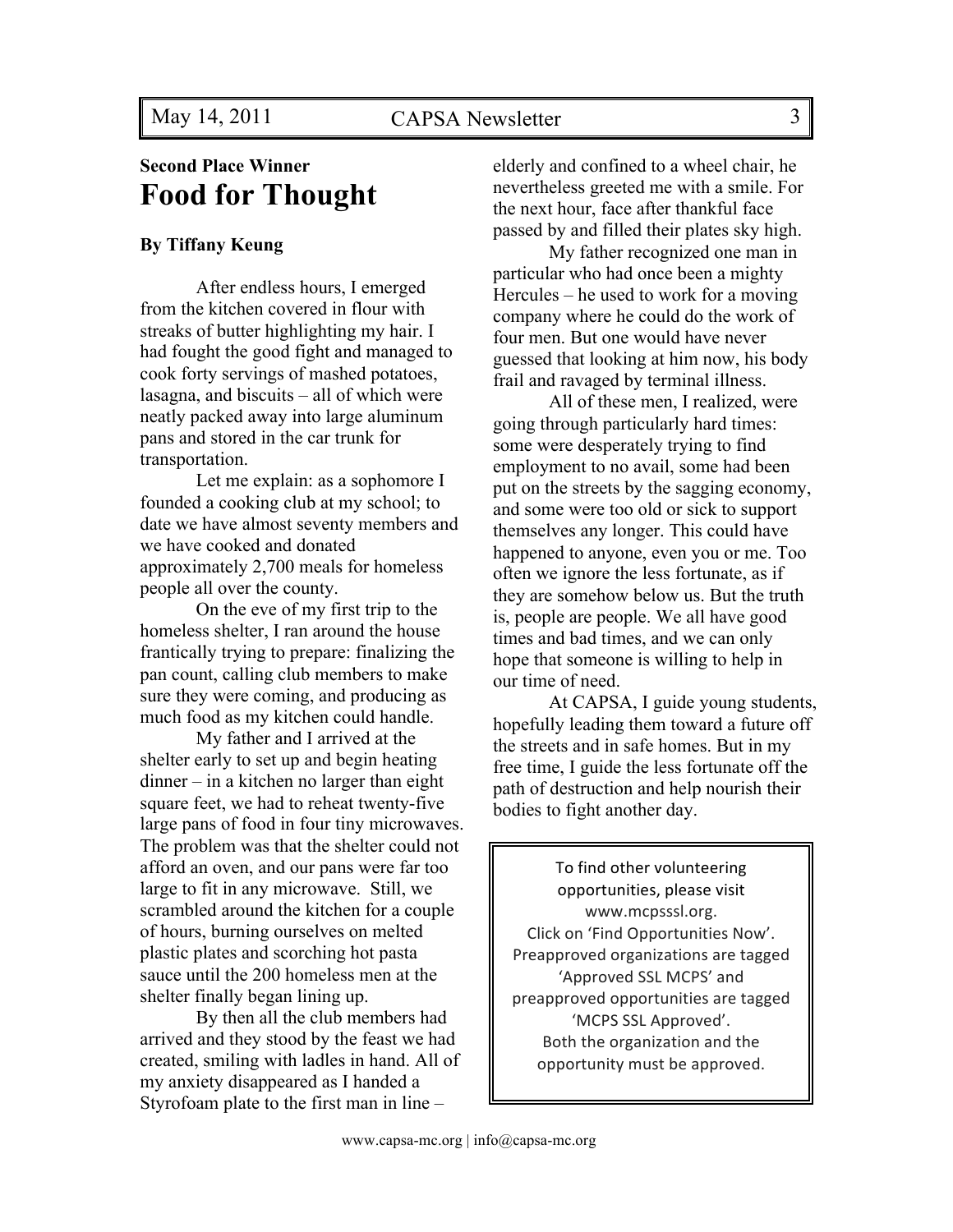## **Third Place Winner Red, White, and Blue Votes**

By Jackie Kwan

Although all community service benefits those around us, I found one experience particularly memorable because it combined my desire to encourage others to vote and fight against our nation's adversities.

During the summer of 2010, I volunteered to help Saqib Ali's campaign for State Senate. For one month, I organized canvassing routes, conducted voting surveys, and advocated his points of views to all potential Democratic voters. Although the group goal was to ease his campaign stress, I want to help convince people to vote and to pay attention to the problems the economic downturn has caused.

According to the Federal Election Commission, only around fifty percent of Americans vote today. At the time of my volunteer work, I had just finished taking a government class and I wanted to actively raise the numbers of voters in our area. Consequently, I joined Ali's team to assert the importance of voting while persuading those listening to vote for Ali.

For the first two weeks, I created lists of Democratic voters in our area that could vote for him and would canvass and call citizens in order to convince them of our views and to promote voting. Out of the few hundred people that I personally talked to, over half agreed to vote in the upcoming election.

By participating in this activity, I stressed the importance of voting and active participation in our legal system. In addition to this, I also taught voters the prominent issues of our time. Each time I asserted the value of voting, I also revealed current problems to the community. Everyone has an opinion on how they want the government to run and each want to make their dreams real.

I joined Ali's team for many reasons. He champions the causes I support. I particularly believed in his view to provide convenient and cheap transportation from Maryland to Virginia, to protect our state's natural resources by rejuvenating the Chesapeake Bay and controlling water pollution, and to fight for consumer rights through cessation of toxic chemicals in children's toys and products. His confidence and passion to better Marylanders' lives could then be introduced to those our group talked to and shed light on how despite the current recession, these issues are significant to everyone and help create awareness of how we should all help to make it happen.

Voting in America has fallen in precedence over the last few decades and my community service was my attempt in trying to emphasize its magnitude.

By the time voting day came, voter turnout was higher than the last two state senate elections, and I knew that I had achieved my goal. Although Ali did not win, I am glad that my efforts increased the percentage of people voting.

#### **Did you know?**

In addition to tutoring, CAPSA also: Puts on cultural displays at local libraries, schools and the Rockville Civic Center; offers Chinese paper cutting demonstrations at local events; and provides workshops for parents covering parenting and educational topics.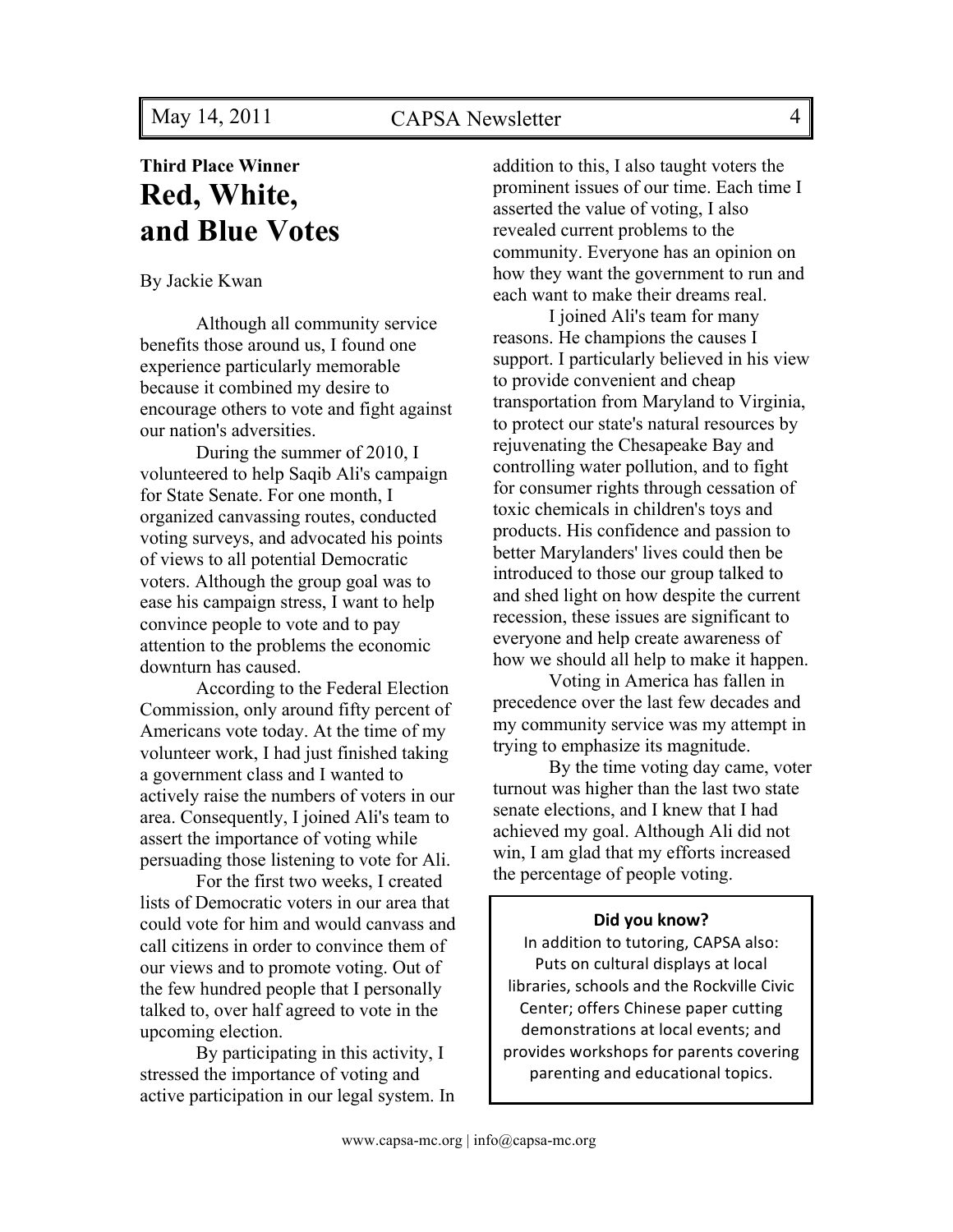**Honorable Mention**

## **A Force to be Reckoned With**

#### **By Alice Chang**

The pages of history are populated with those that dared to defy the social norm and emerge as leaders of innovative thinking.

A more recent addition to the legacy of noteworthy figures, Mrs. Carol Chen was a veteran in the field of volunteer work, perhaps best known for her work with ESOL students in Montgomery County Public Schools. From my personal experiences as a CAPSA tutor, I realize that I propagate valuable morals among pupils, learning indispensable work ethics in return.

As a CAPSA mentor, I carry the responsibility of being a role model. As volunteers, we each contribute to provide the nourishing learning environment that fosters CAPSA's unblemished reputation. More specifically, I have discovered that to effectively send a message, we tutors must practice consistency in our moral encouragement.

A particular example comes to mind – at the beginning of the last school year, my tutee had been unaccustomed to using her agenda book. Week after week, I would nudge her to record assignments down in her schoolbook. Week after week, she would helplessly forget, until one day, finally, she proudly whipped out her agenda book and, with a flourish, flipped to a page filled with various recorded reading, mathematics, and language assignments.

I was so proud.

For the first time, I became aware of the difference I was making in my tutee's life.

CAPSA also offers me the pleasantly surprising opportunity to reflect on life in general. Perhaps due to the constant, weekly reading exercises I gave to this year's tutee in order to strengthen his language recognition skills, I observe him being more at ease with the English language, more willing to hold conversations with me in, rather than his mother tongue of Chinese, but this unfamiliar language that has surrounded his life all within the past few months.

Clearly, perseverance and practice really does pay off. I wish I could take complete credit – after all, I had detailed a learning plan that included exploring more complex literature as the weeks progressed – but I know that it is the combined motivation of myself and Justin that generated results.

Who would have ever thought that after a mere two months in these foreign American lands, he would be able to maintain a fluent English conversation with a native speaker such as myself? I was certainly in for a pleasant surprise. CAPSA reinforces the virtues of hard work and determination.

CAPSA is the medium for Chinese immigrants and Chinese Americans to congregate as an amalgam of learning spirit and a reservoir of support. By advancing and educating Chinese students and immigrants, our community gains a voice and a say in the future. We shape the course of our destiny, and through CAPSA, we control our fates.

We, the Chinese citizens of the world, are truly a force to be reckoned with.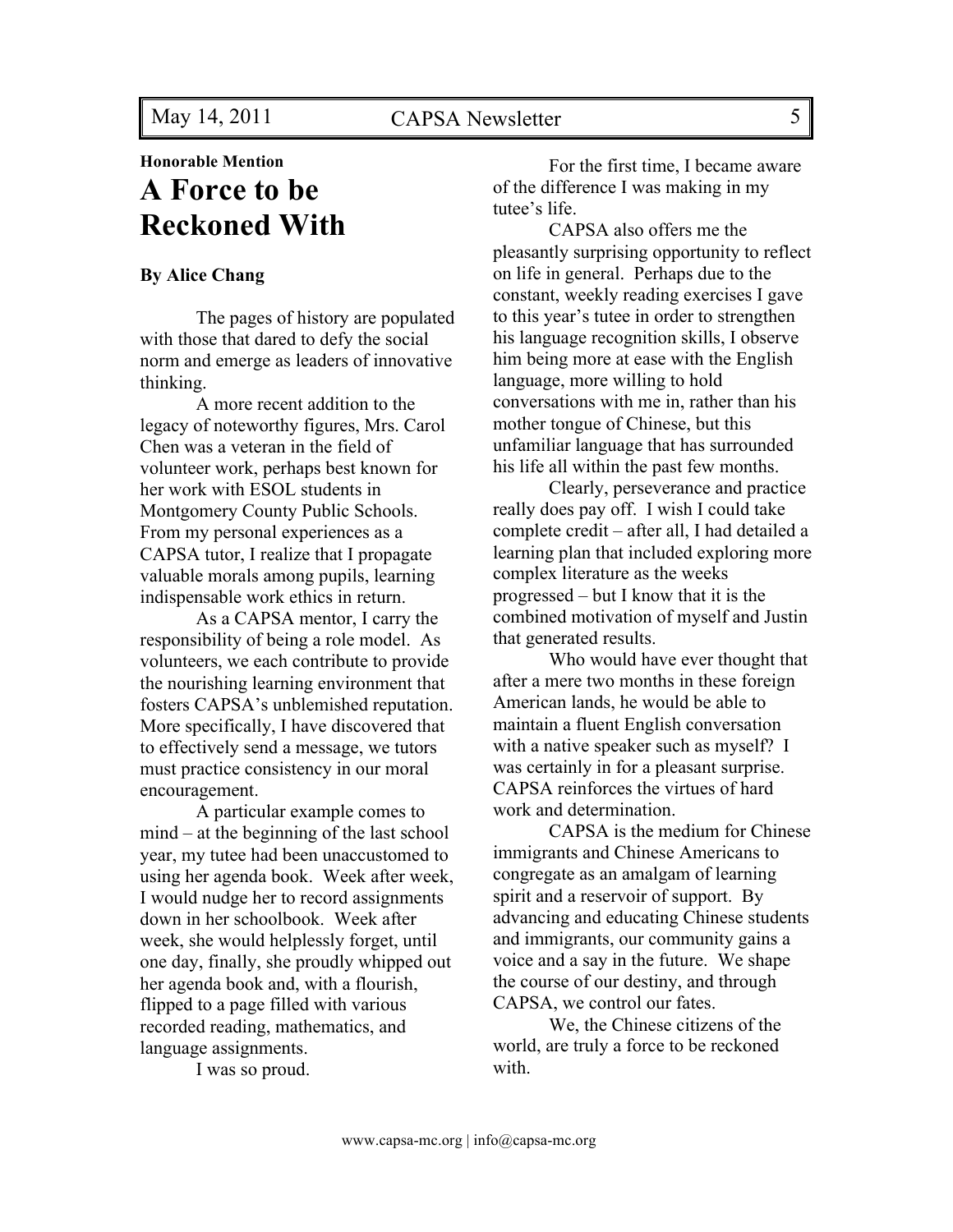### **Honorable Mention Never Forget**

#### **By Danting Liu**

If I closed my eyes and stopped thinking of the heat, I might forget that the temperatures could ever be so high. If I lay down and couldn't sleep, I might forget that I was ever tired. If I walked through a street littered with dirt, I might forget the meaning of cleanliness. But if I ever stood in front of another classroom full of passionate and enthusiastic faces, I would never be able to forget and replace the love, lessons, and experiences that I had gained and learned in Shandong, China.

If I were to ever think back to my adventures this summer, the first thought that would come into my head may be the heat that shocked all the volunteers. That is usually what the first thoughts of Shandong are like: the heat, the dirt, the food, and the long hours of class.

Over time, these memories have slowly faded into the back of my mind, yet they will never be forgotten. If I were to delve deeper into my memories, all I would be able to see are forty-four tired, yet eager middle school students, my students, in my very own class. I taught and they learned, I joked and they laughed, but soon, they taught and I learned, they joked and I laughed.

First, we were teacher and students, then friends and companions, and finally, just one family. This family - this rare and

precious family- will never be forgotten. If I tried to remember my goal, I would think of my mission to educate those students on what they might have never learned. I taught them English, American culture, social studies and so much more. Unexpectedly, I taught them something else that they taught me also: hope. While I showed them that life is not restricted to Shandong, they showed me that the simplest problems or even the most extravagant setbacks are all part of life that can be overcome. The hope that we gained and shared was extraordinary, and that will never be forgotten.

If I were asked what impact I had left on those students, I would wonder how much my two week volunteer experience had actually affected those forty-four children. The true amount of impact that I left, I will never know.

Perhaps in a few years they may not remember me or even that the two weeks that I spent with them had ever existed. All I know is that I had opened a door to their enclosed world, a door that will allow them to pursue bigger dreams in the future, a door that I hope will remain open forever, in dreams and in memory.

If I were to remember the saddest moment of my volunteer experience, I would think of when I had to leave. One of my students asked me if I would ever forget about them. As the reminiscence of everything that happened surfaced, I knew my reply.

I will never forget.

Helpful Tutoring Tips:

Bring some fun reading materials. It's hard to get excited about words when you're just reading a textbook. Get to know your tutee and their interests, and try reading some short, fun magazine articles together.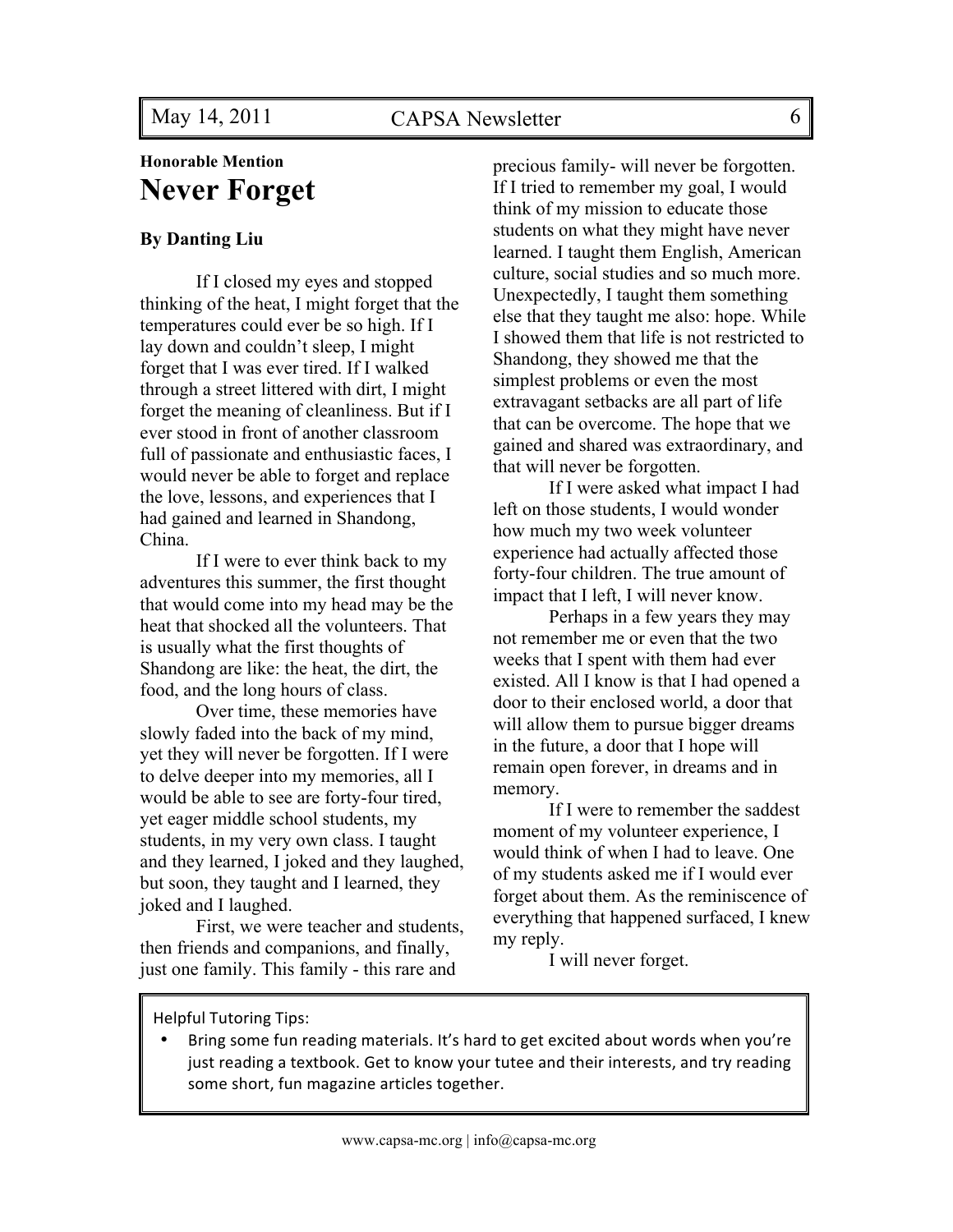## **Honorable Mention The CAPSA Impact**

#### **by Irene Yang**

Three years ago, I had the fortune of starting off CAPSA in the middle school group with my wonderful tutee, Hana Yen. Unlike many other tutors, I never had to chase my tutee around or use bribery to teach her anything. Instead, she was attentive and quickly understood everything I taught her. Sometimes she even made me wonder: Who is smarter here, the tutor or the tutee? Everything went smoothly as I remained relatively unchallenged in any way. It wasn't until a year or so later was I reminded why CAPSA is necessary.

In the previous year, I was accepted into a leadership group at Wootton High School called Patriot Ambassador. The new student orientation was the second major event I was involved in. As a new, underclassman ambassador, I expected to be assigned the generic duty of guiding any lost freshmen that came my way. But to my surprise, the teacher heard that I spoke decent Chinese and requested that I give two foreign upperclassmen a tour around the school. I quickly agreed, happy to use my bilingual skills to help the team.

As the Chinese students and I walked and talked, they told me how nervous they were to start a in a new

school. One of the two had come straight from China and knew he would have a rough start in America. I met the ESOL teacher who didn't speak Chinese. It worried me to know that there wasn't a specific place in the school where they could seek tutoring help in Chinese. I immediately told them about the CAPSA tutoring program whose purpose is to help students like them. Though they never came to CAPSA, I realized how important CAPSA is to the community. I realized that we tutors are a part of something bigger than ourselves.

A year has past since that realization; my tutee has grown up and began tutoring and I have been moved to high school group. I no longer have the comfortable job of teaching in English. I swear, teaching in Chinese isn't as easy as it seems. I have learned plenty of chemistry terms I have never heard of in Chinese as a process of teaching chemistry in Chinese. I have used comical gestures and doodles to help a student memorize biology terms. I have lost my breath trying to use descriptions to explain idioms.

Occasionally I become exasperated and I wonder if my efforts are all for naught.

But I think about those two foreign students I met a while back, quickly dismiss those thoughts and try my best to overcome the language barrier to teach my tutees to the best of my abilities.

Helpful Tutoring Tips:

- Students are easily distracted. Make sure you choose a relatively quiet area. Avoid areas that have popular attractions like a pencil sharpener or water fountain.
- Clear the desk of other materials so the student can focus on the subject at hand. Put books for other subjects out of sight.
- Some students may even benefit if you physically block out parts of the page or material they are not working with.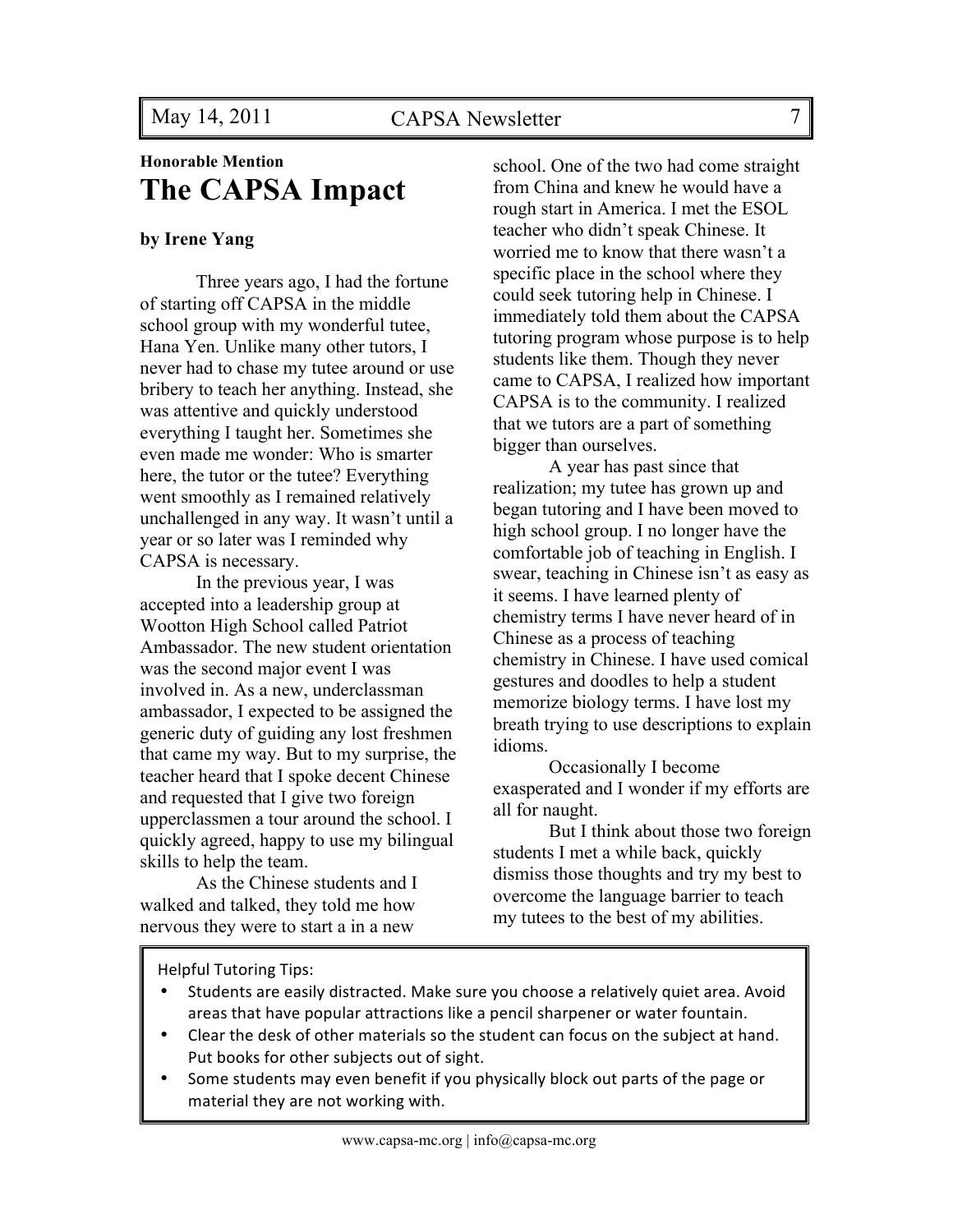## **Honorable Mention The Power of Knowledge**

#### **By Valerie Hu**

After hearing about CAPSA from my friends, I walked into the cafeteria on the first day of tutoring, glancing around at the abundance of tutors and tutees crowded around the lunch tables.

Somewhat groggy from waking up before noon, I sat down and prepared to meet my tutee, playing out the possible scenarios in my head. Based on what I'd gathered from what my friends' descriptions and my first impressions, I'd concluded that the next two hours – and every two hours from that week forward – would consist of me helping my tutee with homework and receiving SSL hours. And not much else.

Upon meeting, we quickly introduced ourselves. I was told that she had been having trouble with reading and writing, so for the next 36 weeks, my goal was to help sharpen her reading and writing skills. Week after week, we worked diligently, reading chapter after chapter, writing sentence after sentence.

To my surprise, each week was like taking one step further into a great bond between my tutee and me. We started off discussing spelling and punctuation, but soon enough, one comment about word choice turned into a five minute discussion about a movie that we'd seen recently.

Our connection grew stronger as the weeks passed, especially after she showed me pictures of her family that she included in a project. It was then that I really got a sense of who she was and

what background she came from. After weeks of tutoring, I met her parents and siblings, and the smiles on their faces were enough to tell me that I had been doing my job as a tutor.

After the first marking period I'd spent with her, my tutee came in with a report card and showed me her English grade, which had improved by one full letter grade.

Seeing her grades jump made me feel accomplished, but somehow the goal that I had set at the beginning of the year seemed insufficient. Her parents' satisfaction, repeatedly hearing the "ohhh, I get it!"s that she exclaimed after finally understanding difficult topics, and discussing topics for minutes on end made tutoring every week worth the time. Relating school topics to aspects of life and culture in a way that tutees could understand them was what I found most challenging, yet rewarding about being a tutor.

Not only has CAPSA allowed me to help improve someone else's grades, but it has motivated me to contribute more to my community.

After three years of tutoring, I can finally say with a smile that I understand what CAPSA is.

CAPSA is a place where the tutors teach the tutees and the tutees, in their own way, also teach the tutors. It is a place where traditional school topics extend beyond the classroom into extensive areas of pop culture and American life.

Now, instead of being the one hearing about CAPSA from my friends, I can be the friend who tells others about CAPSA and knows the value behind giving my time to benefit other promising young individuals.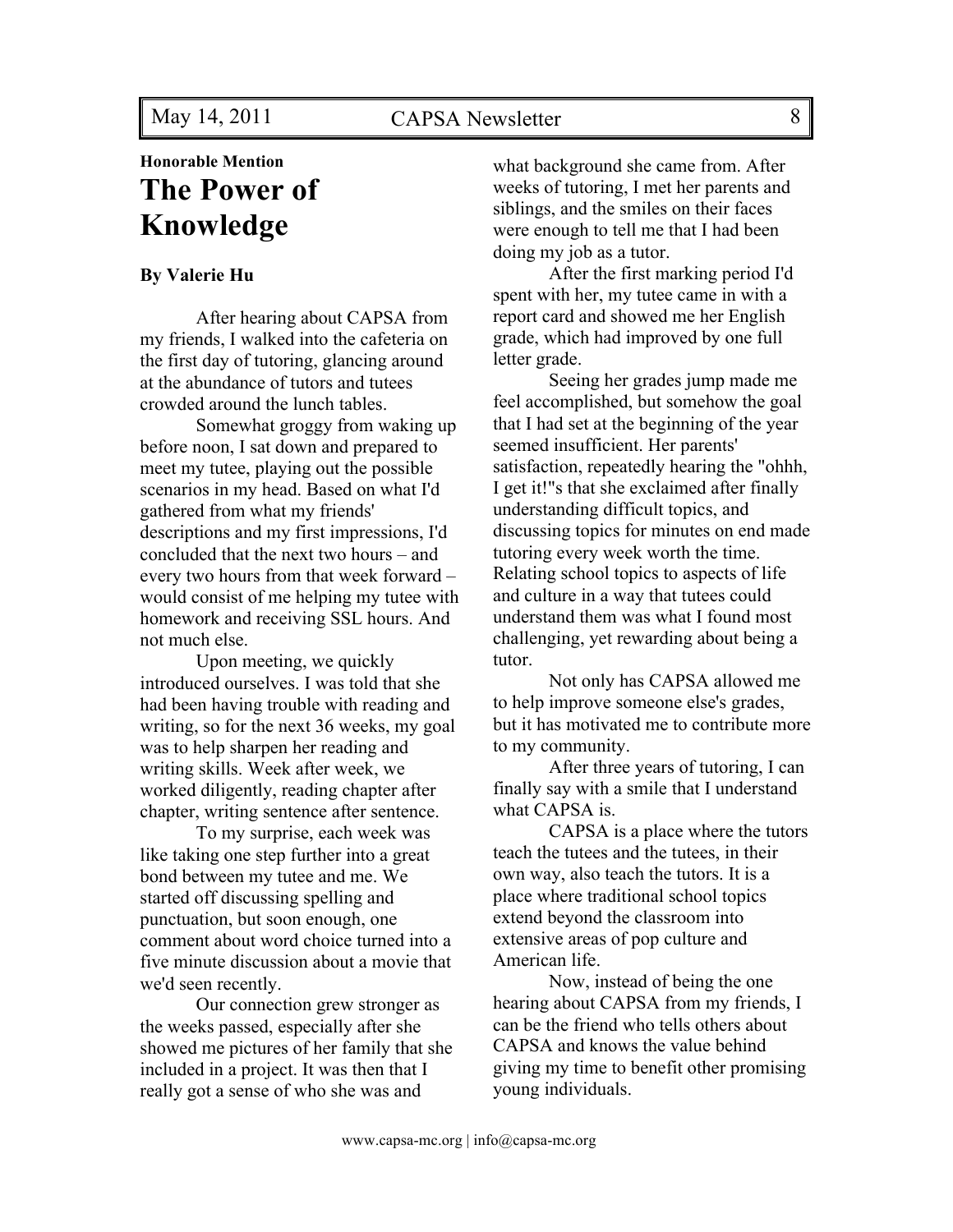## **Honorable Mention A Little Donation Goes A Long Way**

#### **By Kathy Chen**

Student service learning. I had always associated that term with doing dreadfully boring volunteer work. However when I actually started to volunteer and experience it first hand, I realized that it was so much more.

I first started volunteering at a program called Drive for Supplies 4 years ago when I was forcibly dragged along by my sister. Drive for Supplies is a project that collects donations of new or gently used school supplies to give to needy students or teachers. Coincidentally, a while back, at my school there was a donation box for the program and I donated my unused purple folder with my name still on it.

When I arrived in the building, I was told to unpack and sort the boxes and as I did, I began to see familiar school names labeled on the boxes that I was opening; Thomas S. Wootton, Robert Frost, Montgomery Blair just to name a few. Schools from all over Montgomery County had donated dozens and dozens of boxes of school supplies.

After several days of sorting, it was finally the day of pick up where anyone could come in and take whatever supplies they needed—for free. Every person that walked through the door left looking extremely grateful, but there was one particular incident which really got to me.

A little boy came in with his mother towards the middle of the day. As I helped the little boy pick out supplies he needed, I noticed how happy he was. He was not upset by the fact that he would have to use second hand supplies or that some of the binders or notebooks he took had another kid's name on it.

It surprised me because I remembered that when I was his age, I would get angry when mother made me reuse my sister's old folders or binders and yet, this little boy was smiling.

Curiously, I asked him why he was so happy and still grinning he said, "Before, I always had to ask my friends and classmates to borrow scissors or paper, but now I have supplies that are all my own!" His answer was so childish and so simple, yet still so sincere. As he left, he dropped on the folders and I picked it up, and as I did, I realized it had my name on it—it was the one that I donated a while back at my school.

After seeing how happy he was, it made me feel really great that I contributed to this little boy's happiness. Something that I did not even think twice about was going to a greater cause than I ever would have thought.

Ever since then, not only have I donated to Drive for Supplies, but I have encouraged my friends and schoolmates to donate, too. After seeing how happy the little boy was about getting his own school supplies, I want to spread that happiness to others.

#### **Want to help?**

You can drop off donations in the cafeteria at Richard Montgomery High School (250 Richard Montgomery Drive, Rockville, 20852) during business#hours, *July%11'15,%2011*. For more information, email Karen\_L\_Crawford@mcpsmd.org.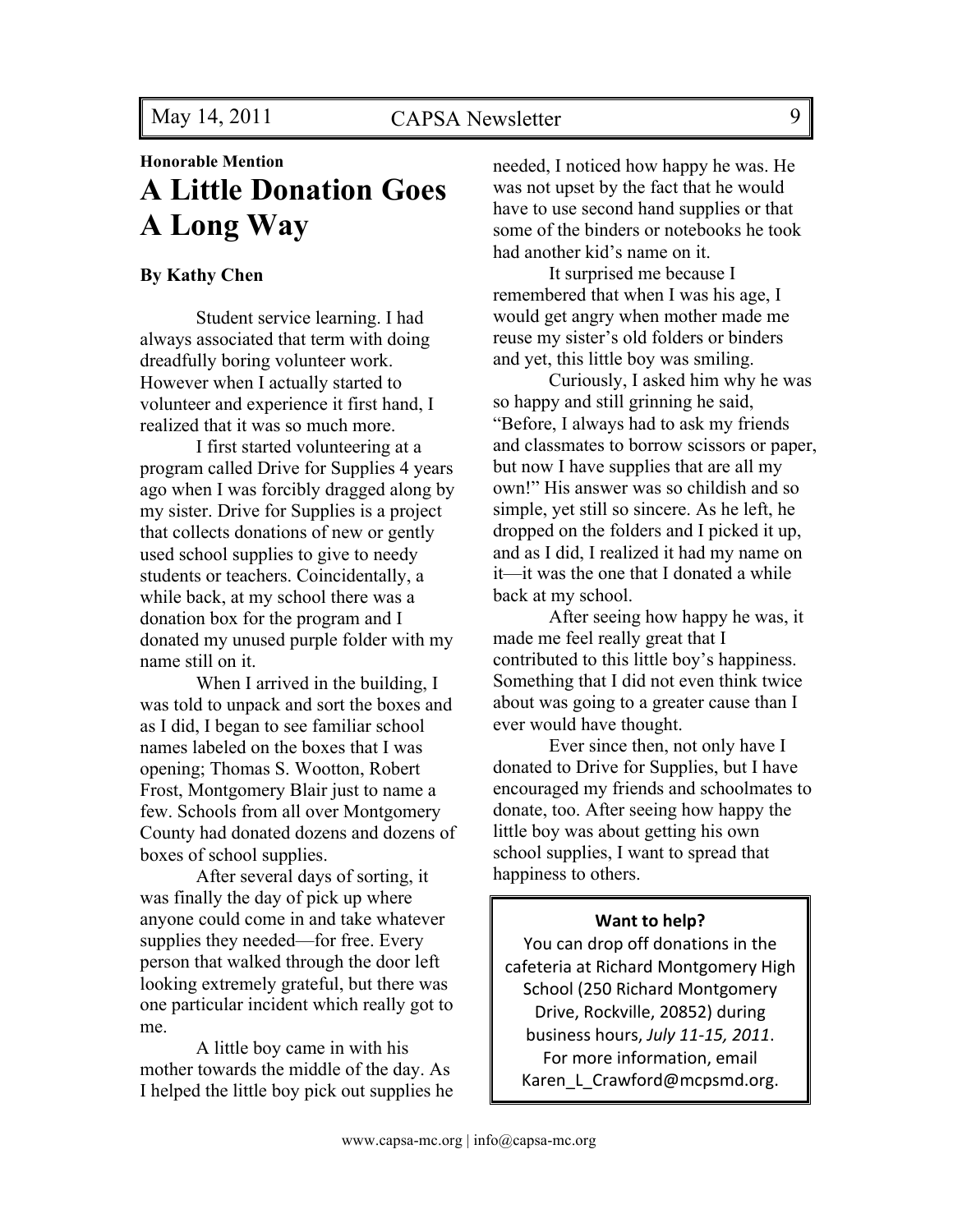## **Honorable Mention My Own Way to Give Back**

#### **By Tiffany Sun**

I began figure skating in first grade and after three years of Saturday practices, I was in *freestyle three*, able to spin and jump with ease. However, sit spins and toe loops needed to be replaced with camel spins and lutzes. I was going to need new skates and a private coach to become competitive. Needless to say, I ended up choosing to quit skating because it was too expensive. Since then, I have stopped skating lessons.

It wasn't until I volunteered with LESA that I was able to skate again. LESA stands for *Leading Edge Skating Assembly*, a student-led organization that helps kids with short track speed skating. There, volunteers help with speed skating practices, either dry-land or on-ice. There were around thirty skaters total, but I would only have to watch over the younger ones. Many of them were only in first or second grade and have either never skated before, or have only skated for a very short time.

But practices were grueling; speed skaters have to get in shape and perfect their form by running laps, doing drills, and testing their endurance. As a result, many of the kids were rowdy, inattentive, or exhausted. I remember once when the exercise was particularly painful, a couple of kids were trying to hold back their tears. It was then that I would have to comfort them and encourage them to finish practice. One girl would later tell me how proud she was that she was able to finish something that hurt so much.

As practice continued, I would usually watch over a select number of students that needed more attention, either because they were beginners or because they were disabled. Sometimes, I would have to dedicate an hour to getting someone new acquainted with speed skates.

And although it doesn't seem like it, it takes a lot of energy to get a couple kids to pay attention to their lesson! One of my favorite kids would often give up, and it was up to me to motivate him and help his skating get better. Though he had ADHD and could be a handful at times, he grew on me and slowly, I could tell that he was also becoming more focused and his skating was improving. In fact, I remember the first practice I was at, he didn't even want to skate; instead, he kept asking me to retie his speed skates.

In the end, I realized how community service can be truly rewarding. Though what I did wasn't going to change the world anytime soon, I still know that I was able to be a part of someone's life, helping them through their own journeys of personal discovery. I may have only helped kids with skating, but in return, I was able to use my own experiences of skating and share them with others. Ultimately, it's important to realize the worth of community service. It's not about the number of SSL hours, but the total experience gained.

#### **Did you know?**

CAPSA was founded in 1988 as a  $501(c)(3)$ non-profit organization to help new immigrants and other needy families in adjusting to America. Since its founding, CAPSA has grown to over 250 members.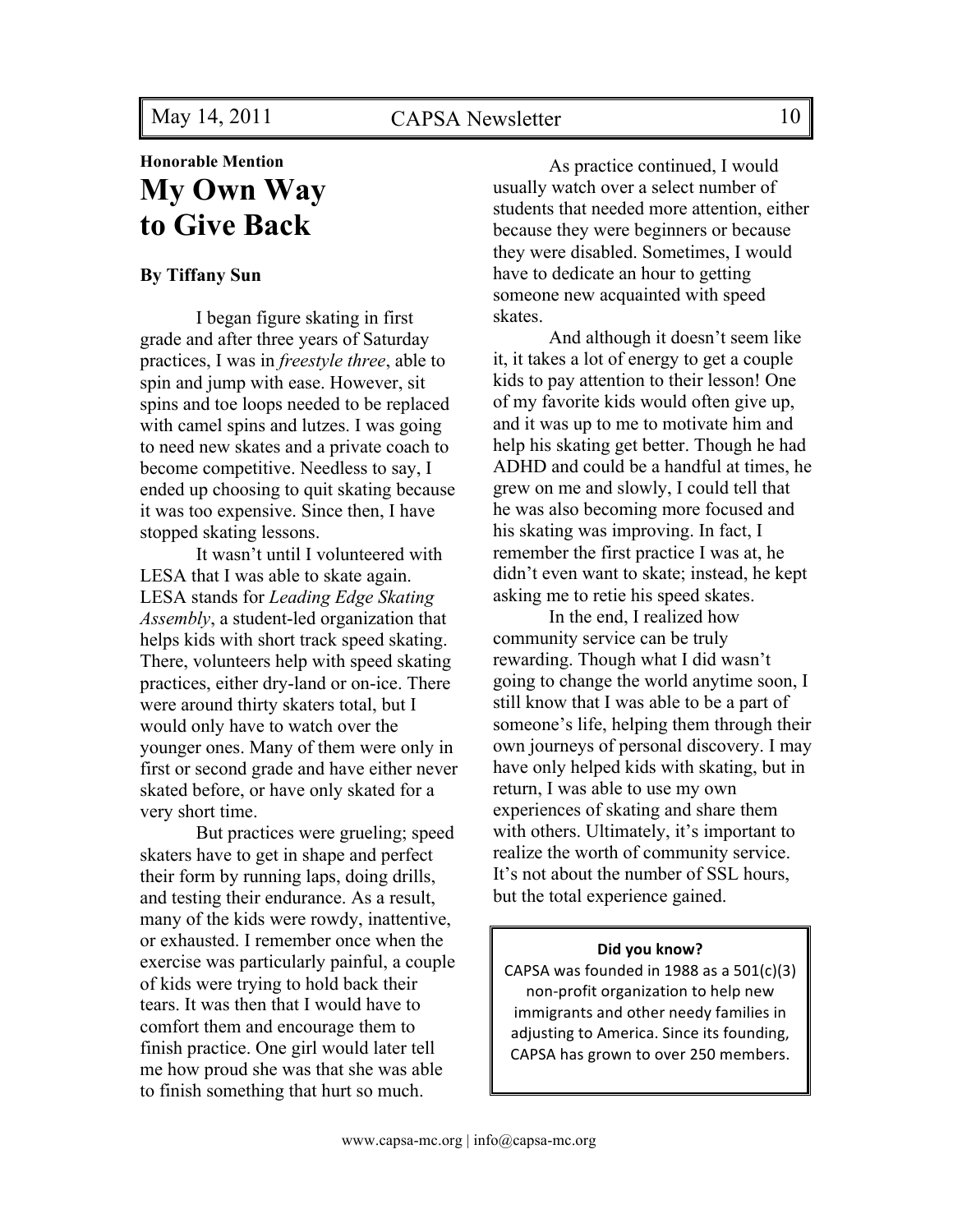## **Honorable Mention The Reason I'm Here**

#### **By Angela Zheng**

A few weeks ago, during the lull in the activity of a CAPSA session, one of my fellow coordinators asked me, "So why are you doing this job this year?"

I reflected on her question. Why was it that I'd given up the chance to sleep in on Saturday mornings to come to CAPSA?

I remembered my first year tutoring, as a ninth grader with little prior experience. My tutee, Elizabeth, guided me as a tutor as much as I helped her as a student. Explaining algebra to someone else, for example, went far beyond merely knowing how to do it; writing out parts of speech or asking about the ideas and themes in a book helped me learn about how best to help her. The process of learning from each other impressed itself on me over the years. And I'd feel a thrill every time something made sense to my tutee – I realized that giving others the tools to gain knowledge is as important as learning information for myself. Elizabeth's now a tutee herself, and the cycle of learning and teaching goes on.

Being a coordinator has helped me see this cycle from a different point of view. My perspective is now much wider, as I can see the learning on a broader scale for many pairs of tutors and tutees. My

role in the process has changed as well, since I am now a mediator in the process – a job that comes with its own challenges.

As I discovered after weeks of taking attendance, the chance that the match-up list on paper corresponds perfectly to the attendance is slim, especially in the high school group.

Admittedly, it's sometimes discouraging to see empty spaces at the tables where students should be sitting and learning. But I remind myself that the flow of thought and effective communication between tutor and tutee, when activated, is a powerful force. Many of the students in the high school group need precisely this type of connection to help them grasp knowledge in a new environment.

My goal as a coordinator is thus to encourage these positive interactions. To strengthen the community and to allow knowledge to be passed on and shared, as fully as possible – that's why I'm here.

To read the read all of the essays submitted, please visit our website:

http://www.capsatutoring.org

There, you can also find more information about CAPSA tutoring, including various forms, officer positions, calendar of events and past photographs.

More Helpful Tutoring Tips:

- When they finish their work, encourage them to do some free writing. Writing a short story or a diary entry can be great writing practice.
- Make sure the student understands what they need to get done. Do the first problem or some examples together.
- Encourage the student to work independently on material that comes more easily to them.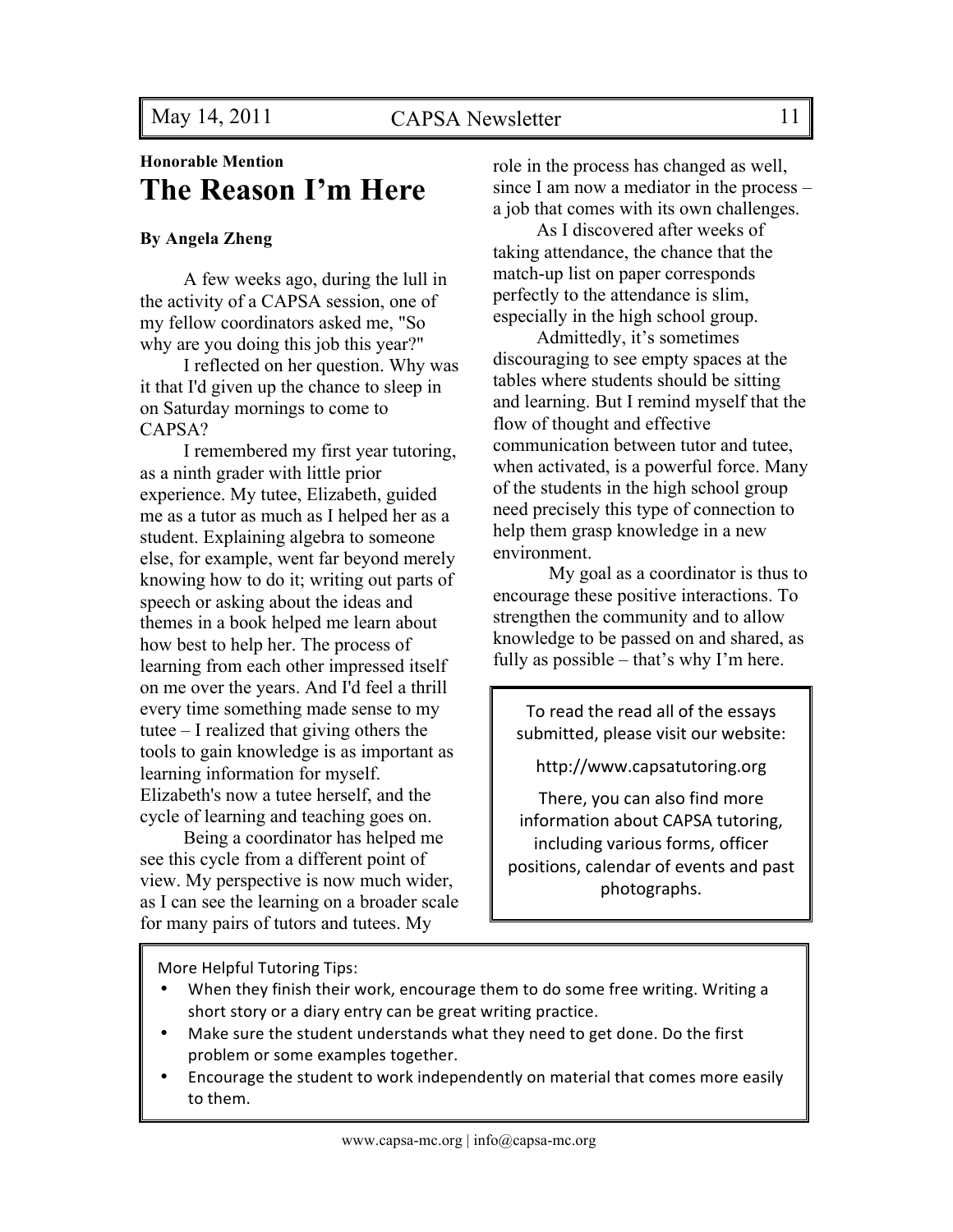## *Friends of CAPSA*  本會贊助人

*CAPSA would like to thank the following Friends of CAPSA whose donations help us greatly in facilitating our weekly tutoring program, cultural displays and other volunteer services.* 

### *Platinum Sponsor*

*Aldrin & Betty Leung Microsoft Gift Giving Campaign Kitty Leung*

#### *Silver Sponsor*

*Woan-Yi Byles Show Chen Chihwa Yung & Chiman Kwan Maggie Lu John Shi Meeifang Wu Shiow-Juh Yeh Verizon Foundation*

#### *Bronze Sponsor*

*Joan Chen Ruey-Shan Chen Wei Dabbs Kana Enomoto Ann Ha Monica Malouf Susan Nordeen Lian Tao Maggie Yen*

#### *Brass Sponsor*

*Dao-Cheng Kuo Bin Li Calvin Lin Jianmei Liu Ming Liu Nancy Liu YuYu Lu John Qiao Fui Ling Tsok Joseph Wang Wendy Wang Sheena Weng Jianhua Xu Kai-Ti Yen Kwai Leung Yu Kellie Yuen*

# *Thank you!*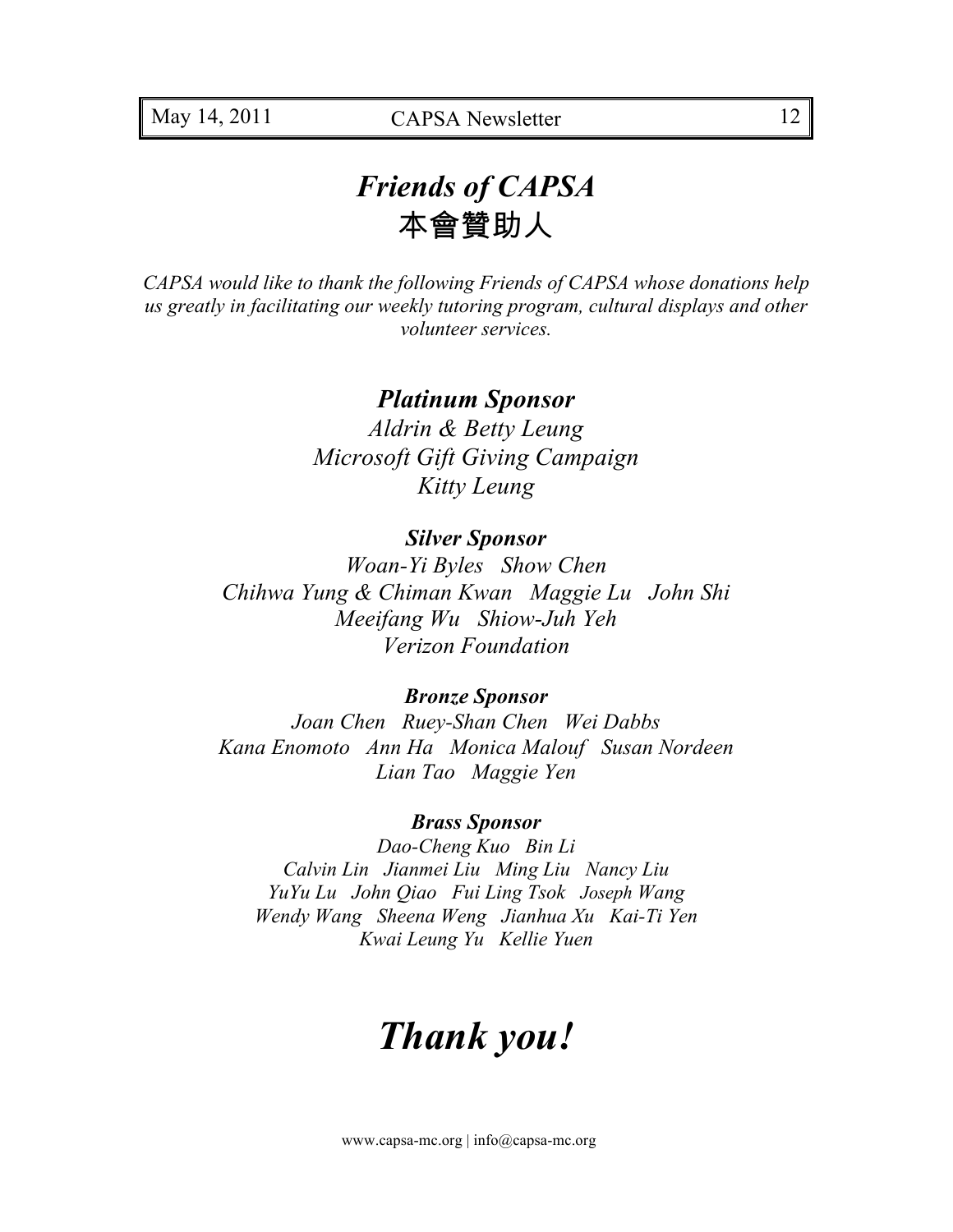## **Become a Friend of CAPSA** 成為本會贊助人

| This gift is a personal donation. 個人捐贈     |                                 |             |  |  |  |
|--------------------------------------------|---------------------------------|-------------|--|--|--|
| This gift is a business donation. 商業捐贈     |                                 |             |  |  |  |
| Name 姓名                                    |                                 |             |  |  |  |
| Street Address 地址                          |                                 |             |  |  |  |
| City 市                                     | State 州                         | Zip 郵政號碼    |  |  |  |
| Enclosed is my/our donation of 兹附上我(們)的捐贈: |                                 |             |  |  |  |
| $\mathbb{S}$                               | \$2000 and more 或以上  Diamond 鑽石 |             |  |  |  |
| $\frac{\sqrt{2}}{2}$                       | $$1,000 - $1,999$               | Platinum 白金 |  |  |  |
| $\frac{\text{S}}{\text{S}}$                | $$500 - $999$                   | Gold 黄金     |  |  |  |
| \$                                         | $$100 - $499$                   | Silver 白銀   |  |  |  |
| \$                                         | $$50 - $99$                     | Bronze 青銅   |  |  |  |
| \$                                         | $$5-$49$                        | Brass 黄銅    |  |  |  |

Please make check payable to CAPSA. 支票請寫 CAPSA。

Your contribution will help us greatly in facilitating our weekly tutoring program, cultural displays and other volunteer services. CAPSA is a  $501(c)(3)$  non-profit organization. Your donations are tax-deductible to the full extent allowed by law. For more information, please call Mrs. Brigitta Dai at (301) 294-2329. Thank you.

您的捐贈將對我們的學生課業輔導、文物展覽及其他義工服務有極大的幫助。本會 是屬於501(c)(3) 的非營利組織,您的捐贈在法律允許下是免稅的。 詳情請與梁麗珠老師聯絡 (301) 294-2329。謝謝!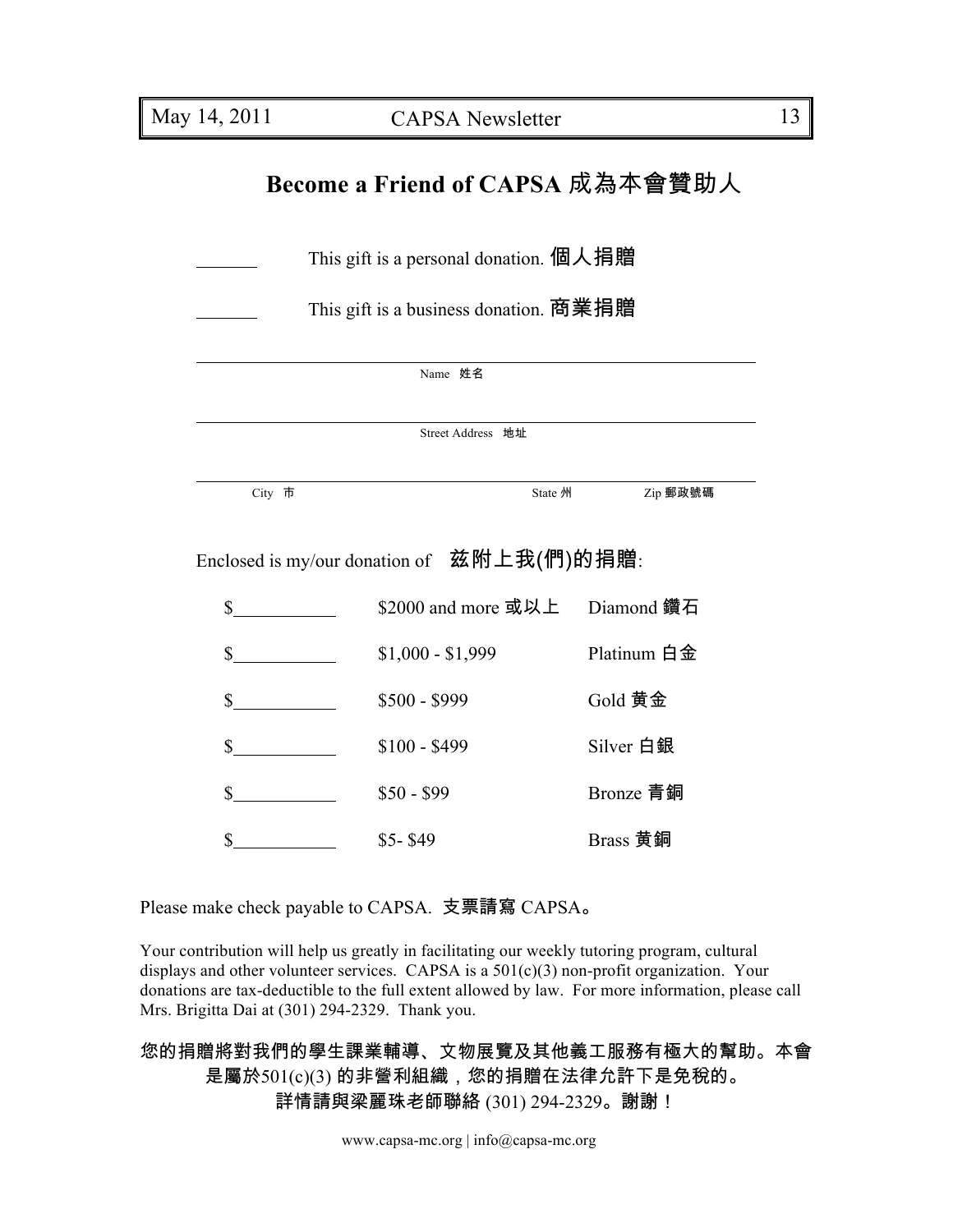### **2010 -2011 CAPSA Community Events**

Thank you to all the volunteers for helping out with paper cutting and cultural displays throughout the school year.

以下是CAPSA 2010 -2011做的公益事、謝謝所有義工的協助

- 10/16/2010 王淑華、吳美芳、羅茵蘭、鄭凱琳、孫郁婷參加在Aspen Hill 圖書館提 供剪紙服務 · Aspen Hill Library paper cutting: Sue Yang, Meeifong Wu, Inlan Lo, Catherine Cheng and Tiffany Sun.
- 11/03/2010 梁麗珠、何杏芳、吳美芳、黃凱佑為Norwood School 文化風俗活動提供 剪紙服務 · The Norwood School Multicultural festival paper cutting: Brigitta Dai, Betty Ho, Meeifong Wu and Kyle Hwang.
- 11/28/2010 蔡芳、榮啟華、曹方圓、關力潔參加在Rockville Civic Center舉辦的聖 誕樹大展、以各式精美的中國小掛飾、裝飾出具有中國風味的聖誕樹.展期一個月. Christmas Tree Decorations at Rockville Civic Center Glenview Mansion: Fang Cai, Chihwa Yung, David Cao and Jackie Kwan.
- ◆ 1/29/2011 陳蔚寧、翁幼德到Aspen Hill 圖書館陳列中國新年文化風俗櫉窗,展期一 個月 · Aspen Hill Library Chinese New Year Display: Michelle Chang & Sheena Weng
- 2/05/2011 王淑華、羅茵蘭、蔡芳、梅惠芳、孫郁婷、汪怡瑄在Lake Forest Mall 中 國新年活動提供剪紙服務.Lake Forest Mall Chinese New Year Paper Cutting Event: Sue Yang, Inlan Lo, Fang Cai, Linda Wang, Tiffany Sun and Eshane Wang.
- 2/05/2011 王淑華、陳蔚寧、趙暢、劉琳玉、陸明之、姜美麗到Silver Spring 圖書館 陳列中國新年祭袓台、祖先牌位、蠟蠋、香爐、酒茶糖果供品以及十二生肖雕塑品, 展期一個月 · Silver Spring Library Chinese New Year Display: Sue Yang, Michelle Chang, Chang Zhao, Linya Liu, Maggie Lu and Nancy Keung.
- ◆ 2/8/07林淑娟、陳安捷到Twinbrook圖書館的展示牆佈置中國新年風俗及旗袍,展 期一個月 · Twinbrook Library Chinese New Year Display: Sue Lin, Amber Chen
- 2/12/2011 梁麗珠、王淑華、梅惠芳在Rockville Civic Center中國新年活動提供剪紙 服務.Rockville Civic Center Paper Cutting: Brigitta Dai, Sue Yang and Linda Wang.
- ◆ 4/29/2011 王淑華、吳美芳、陳蔚寧、翁幼德為馬大臺灣學生會夜市活動提供剪紙 服務 · University of Maryland at College Park TASA Night Market Paper Cutting: Sue Yang, Meeifong Wu, Michelle Chang and Sheena Weng.
- 5/12/2011 吳美芳、譚明亮、譚思璐、鄧凱文為Gaithersburg Elementary School提供 剪紙服務.Gaithersburg Elementary School International Night Paper Cutting: Meeifong Wu, Mingliang Tan, Lucy Tan and Kevin Teng.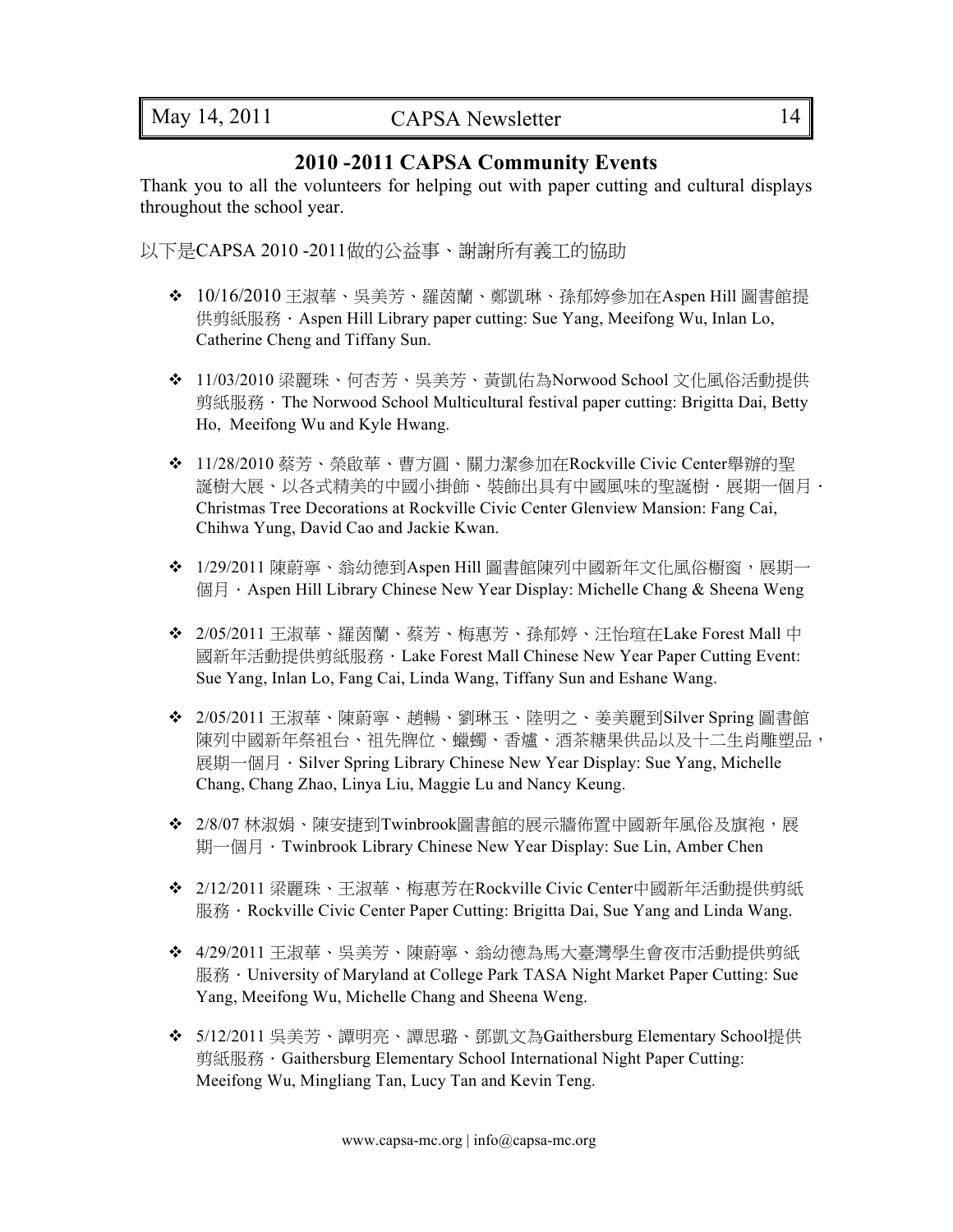## *Parent Workshop* 家長座談會

CAPSA held five Parent Workshops in 2010-2011. Workshops covered a variety of relevant topics focused on education and parenting. For more information on parent workshops in 2011-2012, please visit http://www.capsa-mc.org or ask the CAPSA front desk after August. All parents are welcome!

蒙郡華裔家長學生協會於2010-2011舉辦五次家長座談會。主題都是與子女 和教育有關的。歡迎各位家長踴躍參加! 有關2011-2012學年家長座談會詳情, 請在八月後上網http://www.capsa-mc.org覽閱或到CAPSA 課業輔導班查詢。

| Date $(\exists$ 期) | Subject $($ 主題 $)$                                                         | Speaker (主講人)                                                  |
|--------------------|----------------------------------------------------------------------------|----------------------------------------------------------------|
| 10/9/2010          | <b>Getting Ready for College</b><br>為上大學做好準備                               | Mrs. Nae Ning Lin<br><b>MCPS</b> Teacher<br>林余乃寧<br>(蒙郡公立學校老師) |
| 11/13/2010         | <b>Facing Adolescents</b><br>面對青少年                                         | Mrs. Nae Ning Lin<br>林余乃寧                                      |
| 1/8/2011           | Communication and Discipline<br>溝通與管教                                      | Mrs. Nae Ning Lin<br>林余乃寧                                      |
| 2/12/2011          | The Effective Strategies for Communication<br>and Discipline<br>細談溝通與管教的方法 | Mrs. Nae Ning Lin<br>林余乃寧                                      |
| 3/12/2011          | How to Nurture a Self-Motivated Learner<br>自發的學習者                          | Mrs. Nae Ning Lin<br>林余乃寧                                      |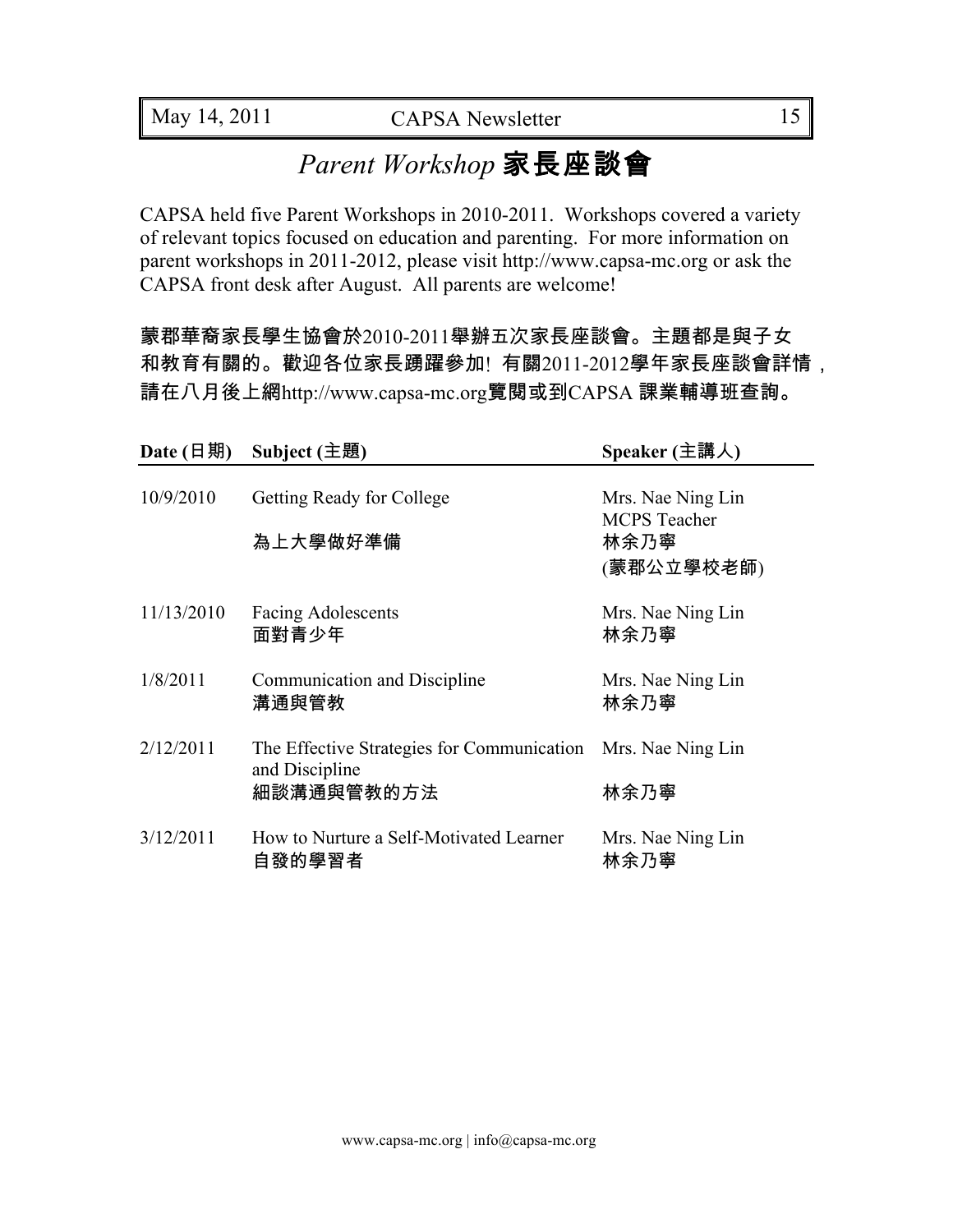## *Thank You* 感謝

*Chinese American Parents and Students Association (CAPSA) would like to express our sincere gratitude to the following coordinators and tutors for their dedicated effort and support to provide tutoring services to new immigrants and other needy students, help them adapt to the MCPS education system.*

| <b>Lower Elem. School Group</b> | <b>Upper Elem. School Group</b> | Middle School Group (cont'd) |
|---------------------------------|---------------------------------|------------------------------|
| Amber Chen                      | (cont'd)                        | Valerie Hu                   |
| Lucy Tan                        | Karie Cheung                    | Ariel Lai                    |
| Victoria Xu                     | Matthew Chou                    | Patrick Lin                  |
| Cynthia Chen                    | <b>Brandon Chu</b>              | Danting Liu                  |
| Elizabeth Chen                  | Julia Di                        | Edward Lo                    |
| Michael Chou                    | David Ho                        | Audrey Shi                   |
| Michael Fan                     | Philbert Hwang                  | Wendy Sun                    |
| Candia Gu                       | Candy Kuo                       | Austin Wei                   |
| David Gu                        | Megan Le                        | Libby Wei                    |
| Jimmy Ho                        | Rachel Lin                      | Anne Wu                      |
| Jessica Huang                   | William Lu                      | Michael Xu                   |
| Elizabeth Hung                  | Philip Ni                       | Eric Zhang                   |
| Kyle Hwang                      | Jessica Shi                     | Allen Zhou                   |
| Hanna Jia                       | Quinn Tai                       |                              |
| I-Shiun Kuo                     | Jixuan Wang                     | <b>High School Group</b>     |
| Li-Yun Kwan                     | Allison Wong                    | David Cao                    |
| Jessica Lau                     | Winston Wu                      | <b>Tiffany Keung</b>         |
| Erin Lee                        | Jingjing Xu                     | Angela Zheng                 |
| Kyle Li                         | Dennis Yang                     | Jordan Baeder                |
| Sophie Li                       | <b>Emily Yang</b>               | Alice Chang                  |
| Jeanine Liu                     | Irene Yang                      | Emmeline Chen                |
| Sarah Pan                       | Ashley Yen                      | Emily Hu                     |
| Justin Wu                       | Hana Yen                        | Jackie Li                    |
| Jerry Yang                      | Tracey Zhai                     | Wei Wei Li                   |
| Chelsea Yeh                     | <b>Middle School Group</b>      | Eugene Lin                   |
| Jessica Yin                     | Nancy Yue                       | Sarah Ng                     |
| <b>Upper Elem. School Group</b> | Jacqueline Kwan                 | <b>Charles Sheung</b>        |
| Kevin Chang                     | Kevin Teng                      | Boyan Xia                    |
| Catherine Cheng                 | Jing-Shuan Chen                 | Jing Xiao                    |
| <b>Tiffany Sun</b>              | Jing-Ting Chen                  | William Yau                  |
| Jenny Bai                       | Kathy Chen                      | Tommy Zhang                  |
| Allison Chen                    | May Chen                        |                              |
| Jenny Chen                      | Sarah Eng                       |                              |
| Leslie Chen                     | Michelle Gu                     |                              |
| Vivien Chen                     | Kaiwei Hsu                      |                              |
|                                 |                                 |                              |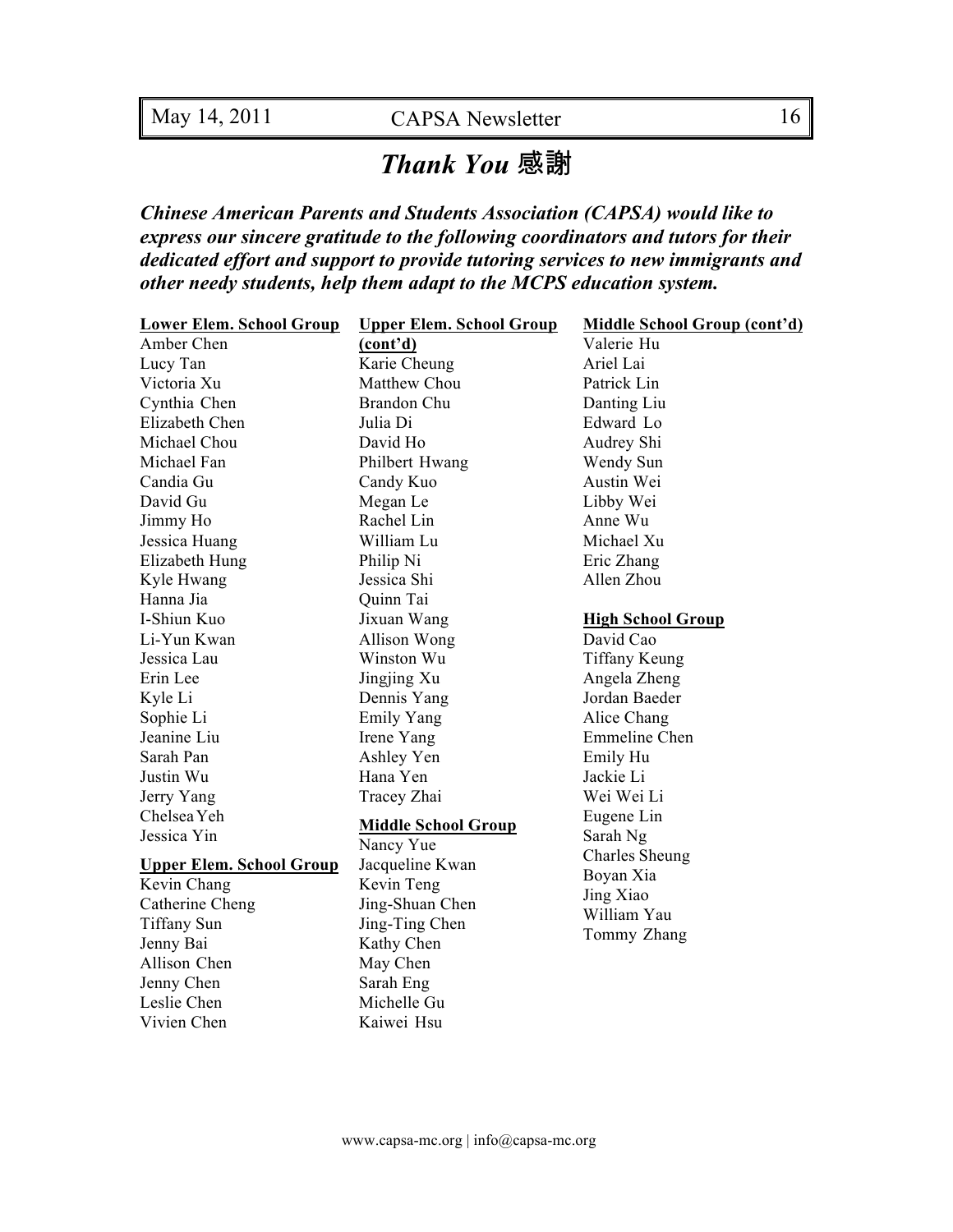## *Thank You* 感謝

*Chinese American Parents and Students Association (CAPSA) would like to express our sincere gratitude to the following adult volunteers, teachers and coordinators for their dedicated effort and support to provide tutoring services to new immigrants and other needy student, help them adapt to the MCPS education system, and provide community service and leadership opportunities to qualified high and middle school student.*

蒙郡華裔家長學生協會特別感謝下列各位義工、英語班老師和協調員支持本會,為 華裔學生家長、新移民及有需要輔導人士提供課業輔導,幫助新移民家庭在蒙郡教 育制度中適應生活環境,並提供成績優秀的中學生領導才能訓練和教學機會。

Michelle Chang 陳蔚寧 Amber Chen陳安捷 Catherine Cheng 鄭凱琳 Yeung Ying Cheng潘陽英 Brigitta Dai 梁麗珠 Terry Fan 范維敏 Nancy Keung姜美麗 Tiffany Keung姜欣欣 Jacqueline Kwan 關力潔 Betty Leung 何杏芳 The Li 李元聖 Nancy Lin 潘霞萍 Nae Ning Lin 林余乃寧 Sue Lin 林淑娟 Linyu Liu劉琳玉 Inlan Lo羅茵蘭 Maggie Lu 陸明之 Doris Phillips Tom Phillips Lily Shen 余秀雯 Karen Shih施凱倫 Kuodung Shih 施國棟 Sujuan Shih 顏素絹 Sophia Su 蘇婉如 Tiffany Sun 孫郁婷 Lucy Tan譚思璐 Ming Liang Tan 譚明亮 Kevin Teng鄧凱文 Ying-Ju Tsai 簡瑛珠 Fishane Wang汪怡瑄 Linda Wang梅惠芳 Sheena Weng翁幼德 Meeifang Wu吳美芳 Victoria Xu許婉贏 Sue-Hwa Yang 王淑華 Maggie Yen 邱子雲 Nancy Yue岳亦楠 Chihwa Yung榮啟華 Angela Zheng鄭安琪 Chang Zhao趙暢 Qi Zhou 周琦

David Cao曹方圓 Fang Cai蔡芳 Fang Cai蔡芳 Kevin Chang張凱文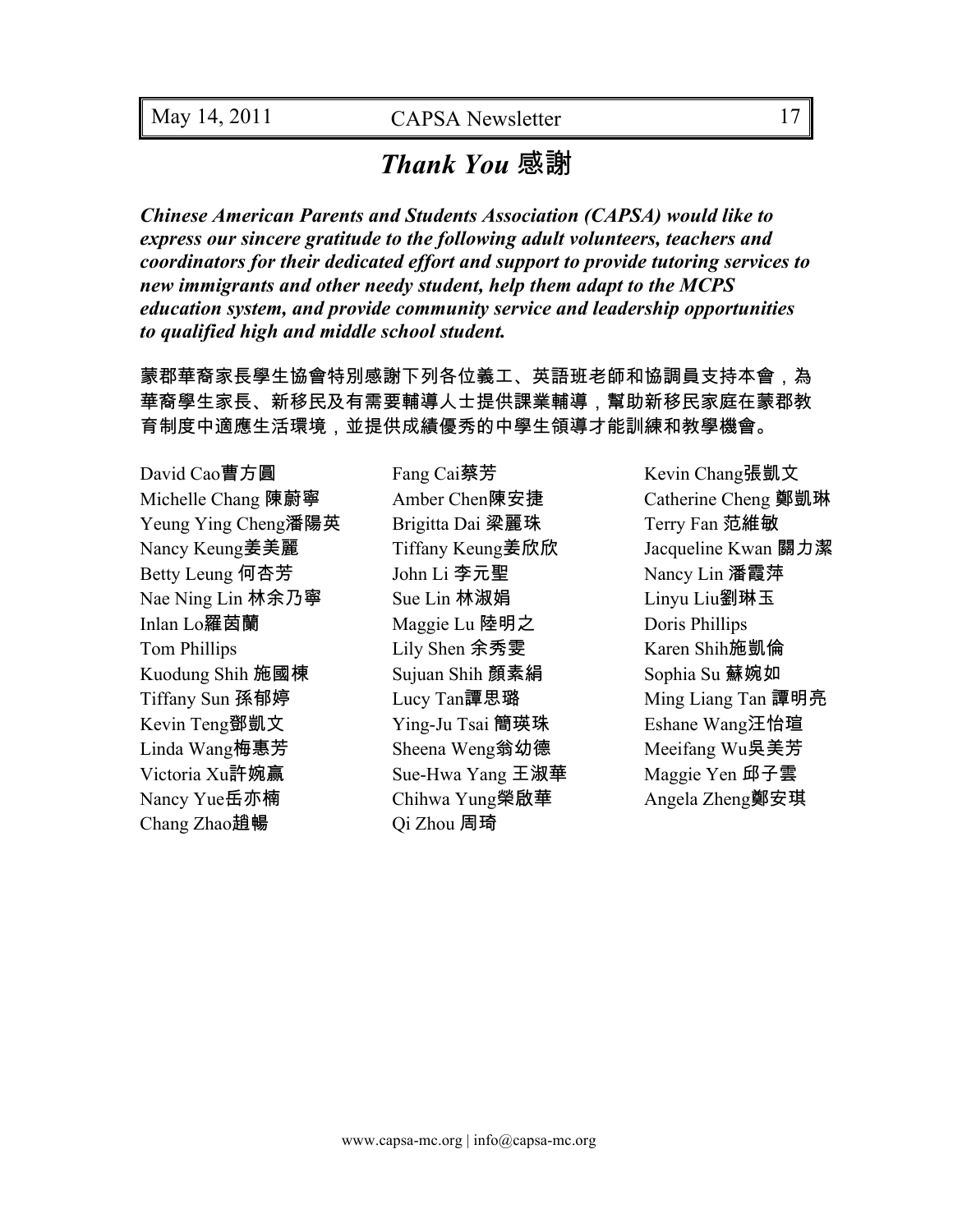#### **Chinese American Parents and Students Association (CAPSA) Income Statement May 2010 through April 2011**

| <b>INCOME:</b>                        |                         |
|---------------------------------------|-------------------------|
| <b>Rental Sharing Fee</b>             | \$6,716.00              |
| Donation                              | 4,652.62                |
| Other Income                          |                         |
| <b>Decoration Allowance</b>           | 50.00                   |
| Interest Income                       | 83.87                   |
| <b>Total Income</b>                   | \$11,502.49             |
| <b>EXPENSES:</b>                      |                         |
| <b>Facility and Required Expenses</b> |                         |
| <b>School Facility</b>                | \$6,442.00              |
| Liability Insurance Premium           | 350.00                  |
| PO Box                                | 96.00                   |
| <b>Web Expenses</b>                   | 236.20                  |
| Office and Operation Expenses         | 344.87                  |
| <b>Weekly Refreshment</b>             | 800.00                  |
| Advertisement                         |                         |
| Newspaper                             | 100.00                  |
| <b>Yellow Page</b>                    | 380.00                  |
| Events                                |                         |
| <b>Holiday Party</b>                  |                         |
| <b>Party Materials</b>                | 115.06                  |
| Appreciation/Award                    |                         |
| $K-12$                                | 198.84                  |
| <b>Adult Class Teachers</b>           | 35.78                   |
| <b>Adult Volunteers</b>               | 195.00                  |
| <b>Annual Award Ceremony</b>          |                         |
| <b>Party Materials</b>                | 75.00                   |
| Appreciation/Award                    |                         |
| <b>Adult Class Teachers</b>           | 78.50                   |
| <b>Adult Volunteers</b>               | 241.50                  |
| <b>Coordinators and Seniors</b>       | 326.50                  |
| <b>Tutors and Tutees</b>              | 507.95                  |
| <b>Bus Rider</b><br>Subsidy           | 2.00                    |
| <b>Total Expense</b>                  |                         |
| <b>NET INCOME</b>                     | \$10,525.20<br>\$977.29 |
|                                       |                         |